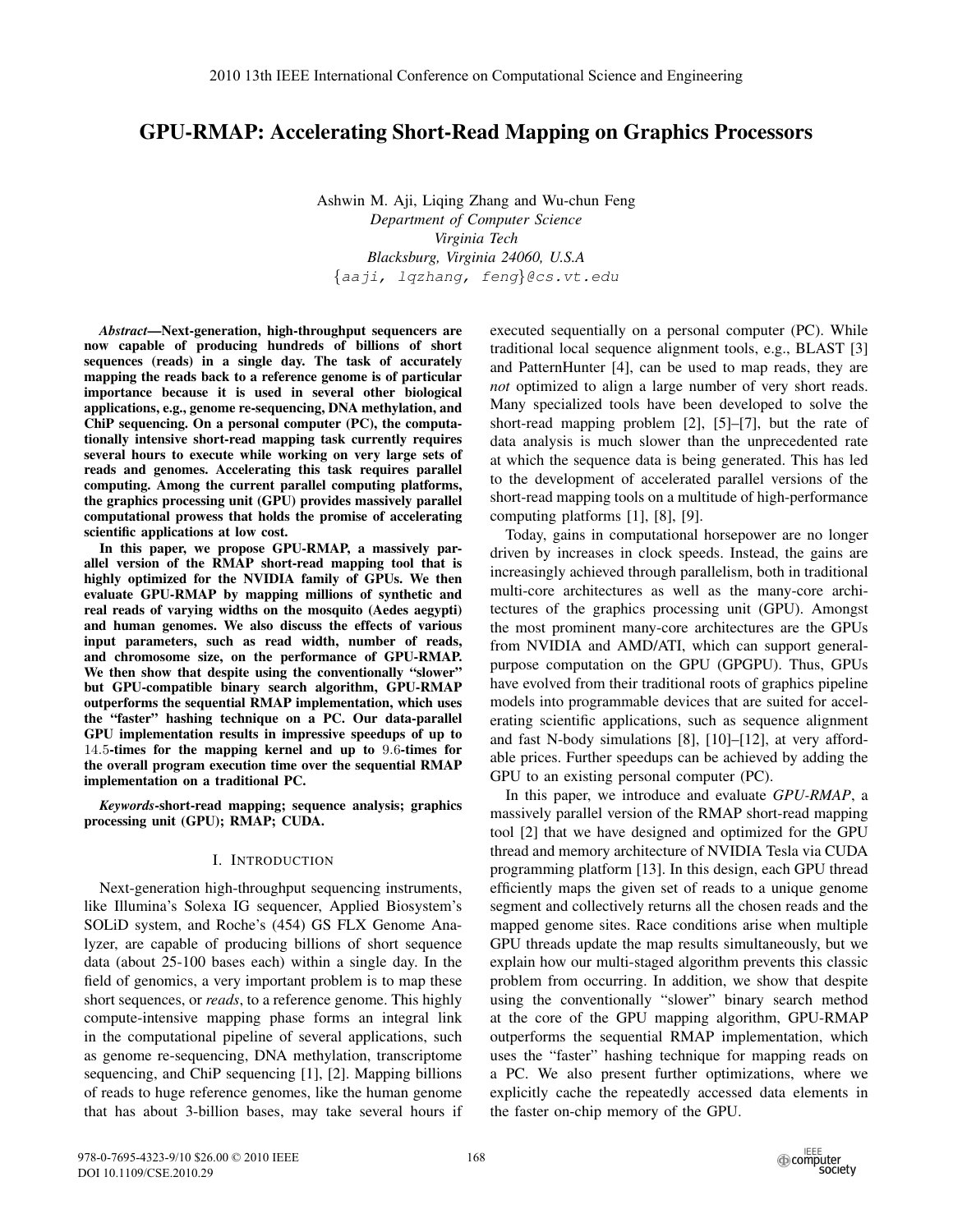We evaluate GPU-RMAP by performing a wide range of experiments, followed by rigorous data analysis. We map millions of real and artificially generated reads of varying widths onto the mosquito (Aedes aegypti) and human genomes. We then profile the GPU-RMAP code and discuss the effects of the chosen optimization techniques on the different phases of the RMAP algorithm. Next, we present the effects of RMAP's various input parameters (e.g., read width, number of reads, and chromosome size) on the performance of GPU-RMAP. Finally, we show that all the efficient design considerations of GPU-RMAP result in impressive speedups of up to  $14.5\times$  for the mapping kernel and up to  $9.6 \times$  for the overall program execution time over the sequential RMAP implementation on a traditional PC.

The rest of the paper is organized as follows: Section II presents the related work. Section III describes the NVIDIA Tesla C1060 architecture and the CUDA programming model. Section IV introduces the sequential RMAP algorithm. Techniques to accelerate RMAP on the GPU using CUDA are described in Section V. Section VI compares and analyzes the performance of the GPU-RMAP. Section VII concludes the paper.

## II. RELATED WORK

Recent parallel short-sequence mapping has been carried out on 64-node clusters [1], where the authors have analyzed the difference in the performances between multiple parallelization techniques, including partitioning the reads, partitioning the genome, and partitioning both the reads and the genome. While their performance results demonstrate good scalability of their code, the hardware is expensive and not largely available to the bioinformatics community. Moreover, they have parallelized their own SOLiD algorithm that performs short sequence mapping by using covering designs. In contrast, we have improved the performance of the RMAP algorithm, which claims to be more useful than other short sequence-mapping tools because of its ability to map paired-end reads and bisulfite-treated reads [2]. Also, we have implemented GPU-RMAP on commodity hardware, i.e., a desktop PC with a graphics card (containing a GPU), thus providing a very inexpensive and massively parallel computing platform for the short-read mapping problem.

MUMmerGPU v1.0 [8] and v2.0 [14] parallelize the MUMmer short sequence-mapping program on the CUDA programming platform and report total application speedups of  $3.5\times$  and  $13\times$ , respectively, over a CPU implementation. MUMmer represents the target genome as a suffix tree and maps the incoming input reads, while RMAP uses a hash table of the reads to quickly match various genome segments. The authors of MUMmer and RMAP claim several advantages of one tool over another, and clearly, both of these tools are very much relevant to the bioinformatics community. To the best of our knowledge, no other literature presents the parallelization of RMAP on commodity graphics processors.

CloudBurst [9] is a parallel implementation of RMAP on distributed memory architectures that uses Google's MapReduce [15] framework. This program achieves more than  $100 \times$  speedup by executing on a remote compute cloud with 96 cores. As previously mentioned, our program just uses a single commodity GPU for accelerating RMAP, and therefore, we achieve a much better performance-cost ratio. Moreover, CloudBurst parallelizes an older version of RMAP, where the reads are partitioned into multiple *seeds* corresponding to the number of allowed mismatches. We have chosen to accelerate a newer version of RMAP, where *layered seeds* are used for maximum search sensitivity, while maintaining good execution times [16].

# III. NVIDIA GPU ARCHITECTURE AND THE CUDA PROGRAMMING MODEL

The NVIDIA Tesla C1060 GPU (or *device*) consists of a set of 30 single-instruction, multiple-data (SIMD) streaming multiprocessors (SMs), where each SM consists of eight scalar processor (SP) cores running at 1.2 GHz with 16- KB on-chip shared memory (cache), and a multi-threaded instruction unit. The SMs on the GPU can simultaneously access the *device memory*, which consists of 4 GB read-write global memory, 64 KB of read-only constant memory, and read-only texture memory. However, all the device memory modules can be read or written to by the *host* processor. Each SM has on-chip memory, which can be accessed by all the SPs within the SM and will be one of the following four types: a set of registers; 16 KB of 'shared memory', which is a software-managed data cache; a read-only constant memory cache; and a read-only texture memory cache. The global memory space is not cached by the device.

CUDA (Compute Unified Device Architecture) [13] is the parallel programming model and software environment provided by NVIDIA to run applications on their GPUs. It abstracts the architecture to parallel programmers via simple extensions to the C programming language. CUDA follows a code off-loading model, where compute-intensive portions of applications that normally run on the host processor are off-loaded onto the GPU device. The *kernel* is the portion of the program that is compiled to the instruction set of the device and then off-loaded to the device before execution.

# IV. THE RMAP PACKAGE

The RMAP program accurately maps reads from nextgeneration sequencing technology. Although RMAP was originally designed for mapping Illumina reads, it can also be used to map Roche/454 and ABI SOLiD reads [2]. The typical inputs to the RMAP program are (1) a set of millions of short reads and (2) the target genome or a file containing the path to a set of target genomes (FASTA format). The reads have to be quickly mapped onto different regions of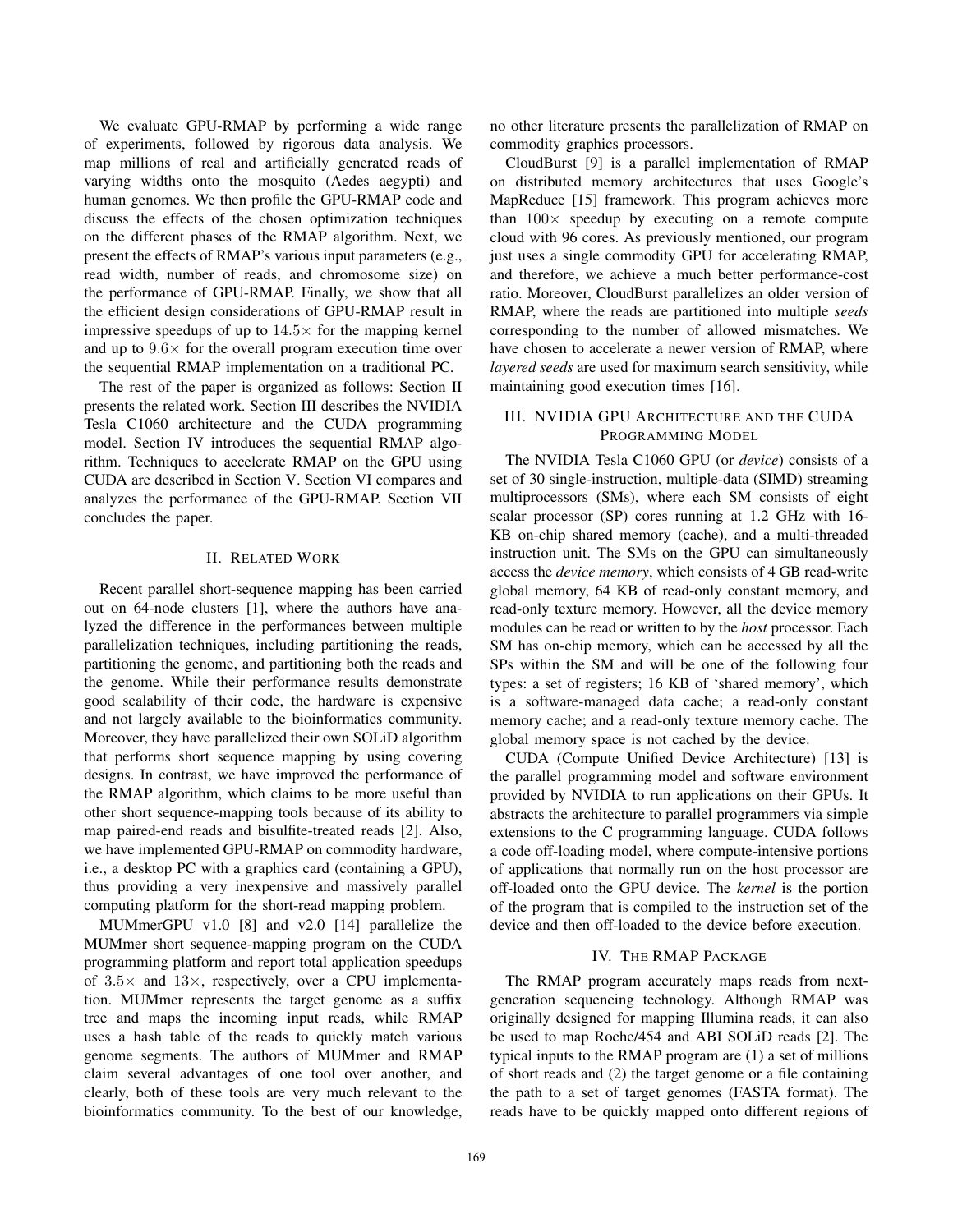the target genomes. The output of the program is a set of mapped reads, the sites on the target genome at which each of them is best mapped, and the strand (forward / reverse) of the genome. RMAP also allows the end user to configure some execution parameters, including the maximum read width, number of mismatches, and number of non-unique (ambiguous) reads. In addition, there are no limitations on any of the parameters. Currently, the RMAP package (v2.02) contains three mapping programs, where each program preprocesses the set of reads and creates a hash structure, and then scans the genome to find potential high-scoring maps by doing a hash table lookup. Apart from the basic rmap program, the RMAP package contains the rmappe and the rmapbs programs for mapping 'paired-end' reads and bisulfite-treated reads, respectively.

The reads for each of the above programs can be specified in their entirety (FASTA format) or can be specified as a set of quality scores for each position within the read. These quality scores are derived from some probabilistic model, which allots a certain confidence level for finding a particular base-pair in the corresponding position of the read.

In this paper, we parallelize the basic rmap program and choose the FASTA format as the input for the reads and the genomes. We note that our design principles can also be directly applied to the other programs in the RMAP package.

#### *A. The Sequential Algorithm*

The RMAP algorithm can be broadly thought of as a methodology to match a set of patterns (reads) onto a large text (genome). The algorithm first indexes the reads by creating a hash table.<sup>1</sup> Collisions in the hash table are resolved by chaining, where the chain indicates the set of reads that have resolved to the same hash key. Then, the genome is scanned at every site to check for any match in the hash table. If there is a match, then the genome segment is *scored* against all the reads that correspond to the respective hash table entry. If the score is within a certain threshold (constrained by the number of allowed mismatches and nonunique mappings), the read, along with the mapped genome site and the genome strand (forward / reverse) are added to the final map (i.e., results).

To make this process more efficient, RMAP v2.02 employs the concept of *layered seed structures* [16] for constructing the hash table. Seed structures specify sets of locations in the reads that are required to match the genome exactly at any site where the read can map. In other words, the seeds can be considered to be bit masks that have to be applied (i.e., bitwise AND'ed) to the reads before adding them as keys to the hash table. The result of applying the seed to the read will be a 64-bit unsigned integer, with

the bases of the read corresponding to  $1's$  in the seed. Multiple reads can therefore produce the same hash key, and collisions in the hash table are resolved by chaining, where the chain indicates the set of reads that have the same bases at the positions determined by the seed structure. The same seed (bit mask) must then be applied to all the sites of the genome, when scanning them for matches in the hash table. If we choose more seeds, then the sensitivity of the algorithm will be higher, but too many seeds or a bad choice of seed structures can potentially hurt the execution time of the program. However, the seeds are designed to be more accurate in RMAP, and therefore, there will be fewer full comparisons while scanning the genome [16].

In summary, the execution of rmap can be broadly characterized to consist of the following phases:

- Initialization read all the input reads and genome data from disk, process the command line parameters, initialize the seed structures and the final result structures.
- Hash table construction apply the seed structure to the set of reads before creating the hash table.
- Genome mapping scan the genome and lookup the hash table for matches, calculate the scores and choose the highest scoring reads.
- Best maps reporting collect and present the final mapped reads and the respective mapped sites, chromosome strands and the scores.

The hash table construction and genome mapping steps are carried out for every seed in the seed structures. In this paper, we accelerate the genome mapping step because it consumes more than 98% of the total execution time, and hence, the code section to be parallelized.

#### V. GPU-RMAP: DESIGN AND IMPLEMENTATION

In this section, we describe the techniques used to accelerate the RMAP algorithm on the NVIDIA Tesla C1060 GPU by using the CUDA programming platform. As discussed in the previous section, we focus on parallelizing only the *genome mapping* part of the algorithm because it is the most computationally expensive portion of the program. Genome mapping includes the following phases: (1) *Scanning and hash table lookup:* The entire genome and the hash (lookup) table for the reads are transferred from the CPU memory to the device memory of the GPU. Next, all the segments of the genome are inspected by the GPU threads and the potential matches in the hash table are found; (2) *Scoring:* The number of mismatches (score) between the genome segment and the corresponding matched reads is computed by the GPU threads; and (3) *Selection:* For every read, the best set of mapped genome sites, the corresponding scores, and the strand information are added to the final map result structure on the GPU (filtered by a pre-determined score threshold). The final map results are transferred back to the CPU memory for further processing or reporting.

<sup>&</sup>lt;sup>1</sup>Reads are indexed, and not the genome, probably because the genome index structure would have been a few orders of magnitude larger than that of the reads. The RMAP authors have also likely chosen to optimize memory in the "memory vs. time" tradeoff.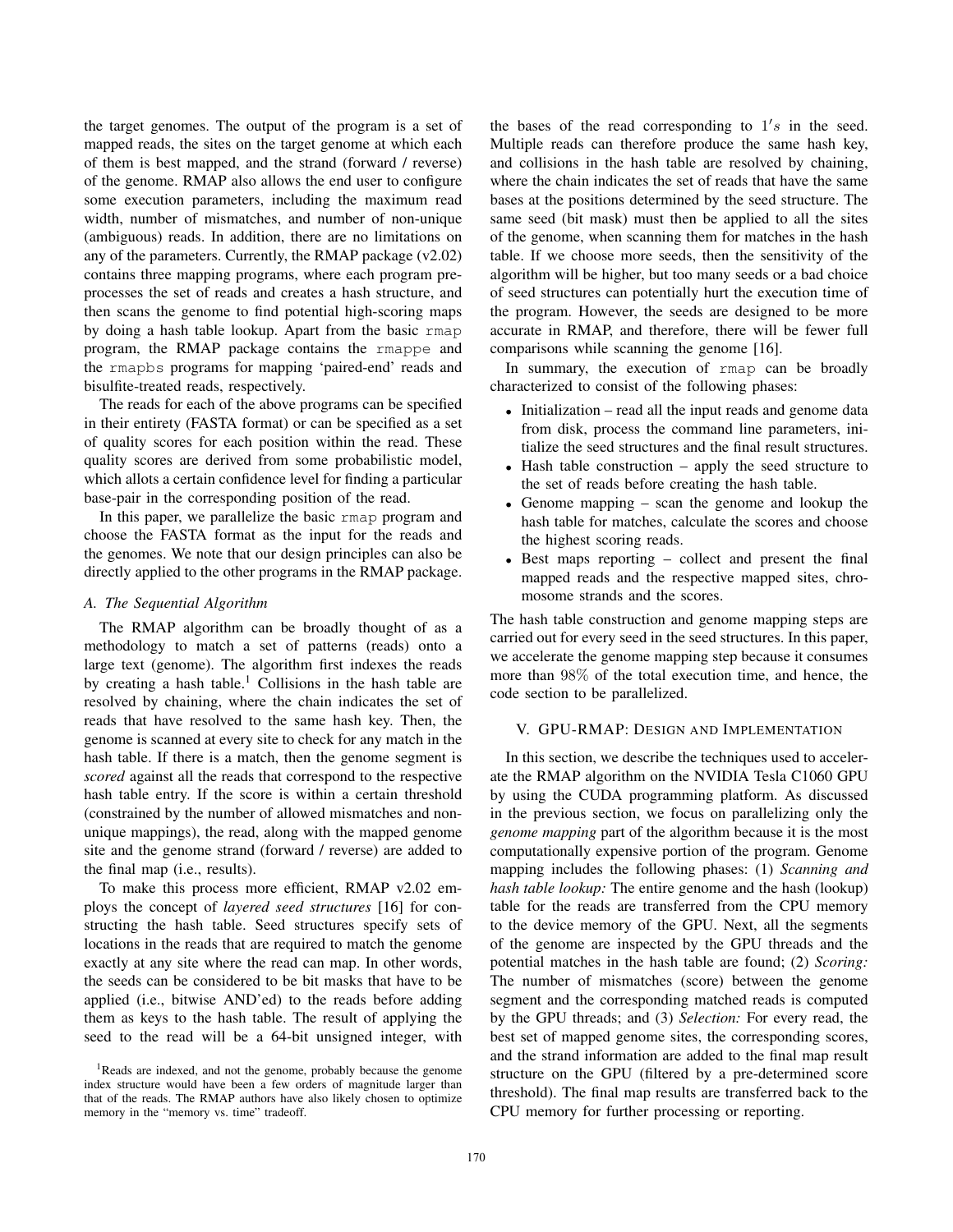# *A. High-Level Mapping of RMAP onto the GPU*

Figure 1 depicts the high-level design of GPU-RMAP. After the genome and the lookup table data is transferred to the GPU's device memory, the genome is partitioned into several independent segments that marginally overlap each other. These segments are then distributed for processing among all the threads on the GPU so that each thread can independently (i.e., in parallel) map the complete set of reads onto a unique portion of the genome.

However, given that each thread independently processes a unique portion of the genome, the set of reads is common to all the GPU threads. Consequently, different threads may map their genome segments to the same read at the same time, and thus, may produce different 'best' scoring sites for the same set of reads. The selection of the best-scoring genome sites for each read will therefore depend on the order in which the threads execute, thus leading to a classic *race condition*, as shown in Figure 1. Moreover, CUDA does not yet fully support global inter-thread communication  $[13]$ ,<sup>2</sup> which could have potentially solved this problem.



Figure 1. GPU-RMAP: High-Level Design.

To address the race condition, we divide the algorithm into two stages, where the first stage performs the parallel genome scanning and scoring and the second stage does the selection. At the end of the first stage, each read entry has a list of *potential* 'best map' genome sites, which represent the the intermediate map results. Next, we synchronize all the threads, followed by re-distributing the intermediate results among the GPU threads for the second stage, i.e. the final selection phase, as shown on the right-hand side of Figure 1. The thread "synchronization / re-assignment" step solves the race condition problem because we have decoupled the dependency of the final selection phase from the execution order of the GPU threads in the parallel genome scanning and scoring phase.

Global thread synchronization can be implicitly implemented in CUDA by launching a new CUDA kernel. So, in GPU-RMAP, we launch *two* CUDA kernels, as shown in Figure 2.

As shown in Figure 2a, *Kernel 1* executes the scanning, table lookup, and scoring phases. Each thread independently chooses the set of reads that could be potentially mapped to the genome segment that is assigned to the thread. It then appends the score and mapped site information to the list of *potential* best maps, corresponding to each chosen read. The atomicAdd instruction, which is provided by the CUDA SDK, allows each thread to calculate the next available index of the list in a thread-safe manner, where the intermediate scores and potential mapped genome sites of the respective reads can be stored. Each read still needs to inspect its intermediate list of potential best maps and make a final selection of the best-mapped genome sites. The termination of the first kernel acts as an implicit synchronization point for all the GPU threads, and further processing can be safely done by the second kernel without any race conditions.



Figure 2. GPU-RMAP: Detailed Design.

<sup>2</sup>CUDA only supports a basic set of atomic operations, which we have used in our design.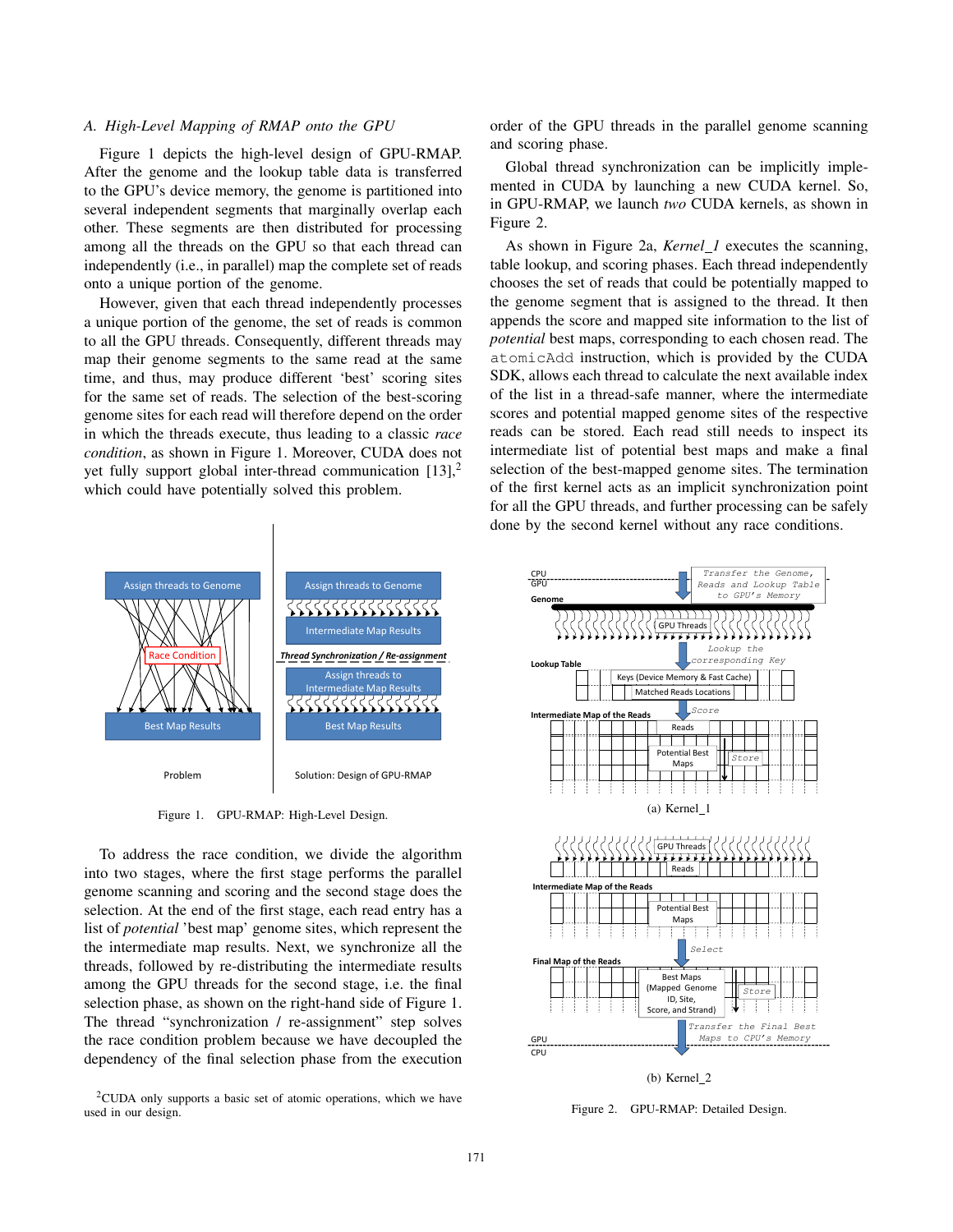Figure 2b shows that the second kernel performs the selection phase by distributing all the *reads* among the GPU threads for processing. Each thread independently inspects (i.e., in parallel) the list of potential sites (obtained from *Kernel 1*), corresponding to the respective reads, and chooses the best-mapped sites and scores. There cannot be any race conditions with this approach because the bestmap results for each read are collected independently by a different thread.

## *B. Lookup Table Optimization: Hashing vs. Binary Search*

The sequential RMAP algorithm uses the C++ Standard Template Library's (STL) unordered\_multimap data structure, which implements a hash table to store and lookup the keys. The hash table of the unordered\_multimap allows multiple keys to be grouped together without sorting them. STL also implements a very efficient hash algorithm for the quick insertion and retrieval of the key-value pairs into the hash table. While there exist hashing implementations designed for the GPU [17], [18], they aim to accelerate a single instance of the hashing problem, i.e., they use all the threads on the GPU to lookup a *single key* in the hash table efficiently. On the other hand, our design targets enhancing the throughput of search by performing a coarsegrained parallel execution, where each thread on the GPU should independently search for a different key in the table. Moreover, an inefficient hashing function will result in a worst-case key insertion or retrieval time of  $O(n)$ , where n is the number of keys in the hash table, thus resulting in larger number of memory accesses on the GPU, which in turn, results in terrible performance if the access patterns do not follow a set of alignment rules [13].

In GPU-RMAP, we modified RMAP and replaced the unordered\_multimap with the multimap data structure, where the keys are all *sorted* and similar keys are obviously grouped. Adding the keys to an ordered map is marginally more expensive than adding the keys to an unordered map on the CPU. However, upon transferring the keys to the GPU's device memory, the lookup operation on the keys can be done by using a simple binary-search algorithm, where the lookup time will always be logarithmic to the table size. In section VI, we show that this initial optimization of GPU-RMAP, which uses binary search, produces an impressive mapping speedup of  $7\times$  to  $10.5\times$ over the sequential RMAP implementation on PC, which uses hashing as its primary search algorithm. While binary search  $(O(\log n))$  is a *slower* search algorithm on the CPU than the conventional hashing technique  $(O(1))$ , we show that the binary-search algorithm is a much better choice for the GPU.

*Further Optimization using Faster Cache Memory.:* All the GPU threads perform binary search repeatedly over the same binary search tree of the keys. So, the top few levels of the binary search tree will be accessed multiple times throughout the execution of table lookup kernel, (i.e., *Kernel 1*). We used this knowledge and made an additional optimization by moving the top few levels of the search tree to the faster cache (shared) memory of each processing unit on the GPU, as explained in Figure 3. However, the current NVIDIA GPUs only have a cache capacity of 16 KB, and therefore, we could transfer only about 10 to 15 levels of the search tree to fit into the cache.

Accessing the GPU cache consumes approximately the same number of clock cycles as accessing a register, whereas an access to the device memory takes 400 to 600 GPU clock cycles. Our optimization method reduces several slower device memory accesses and produces a mapping speedup of up to  $14.5\times$  over the sequential RMAP implementation on the CPU. Additional details are provided in Section VI.



Figure 3. GPU-RMAP: Optimization of the keys' Lookup Table (search tree) using the Faster Cache.

## VI. PERFORMANCE ANALYSIS AND DISCUSSION

We first explain our experimental setup, followed by a detailed discussion about the performance of GPU-RMAP.

### *A. Experimental Setup*

For our experiments, we chose a simulated set of reads that were generated by taking random segments of predefined widths from existing human chromosomes and randomly modifying some of the bases within them. We used read widths of 32, 48 and 64 base-pairs (bp) and generated sets of 1, 2, 4 and 8 million reads for each read width, resulting in a total of *twelve* sets of reads as input data. We also used a real set of reads for our experiments but found that the trends and results were similar to the synthetic reads. Hence, we do not present those results in this paper for brevity.

For the target genomes, we chose to map all these reads onto (1) the human genome, which is made up of 23 chromosomes, totaling around 3 billion bp, and (2) the available mosquito genome (*Aedes aegypti*), which currently has around 1.4 million bp sequenced. We downloaded the human genome from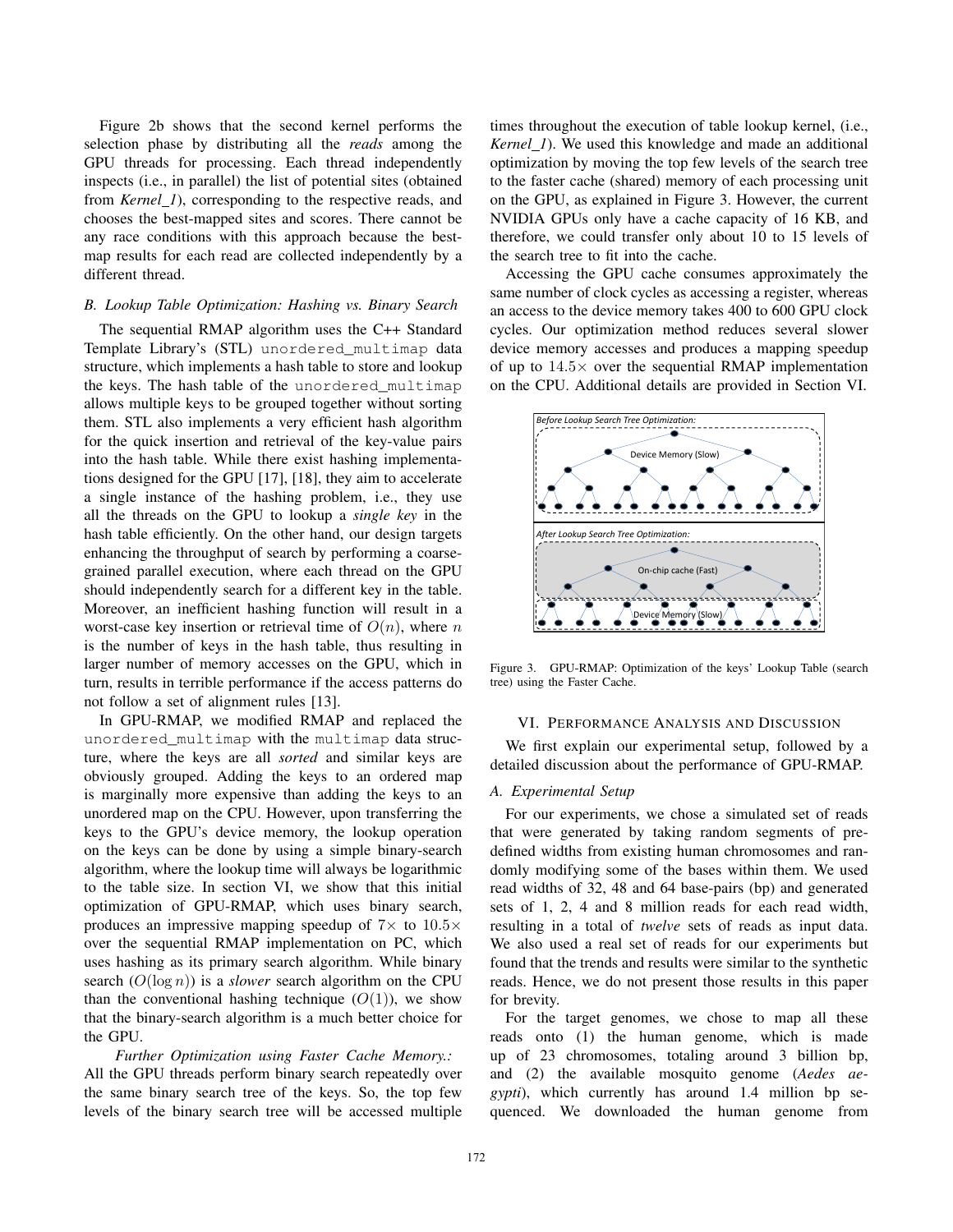http://hgdownload.cse.ucsc.edu and approximately 4800 supercontigs of the Aedes aegypti genome assembly from http://aaegypti.vectorbase.org. Because the complete mosquito genome is not available and contains three chromosomes, we concatenated the supercontigs and generated three chromosomes of fairly equal sizes. Our experimental genome data thus included 23 chromosomes from the human genome and 3 chromosomes from the mosquito genome. Moreover, to analyze the effect of the chromosome size / length on the performance of GPU-RMAP, we performed additional experiments and mapped the same set of reads on the following chromosomes of the human genome: chromosome 1 (chr1), which has about 250 million bp, chromosome 12 (chr12), which has about 135 million bp and chromosome 22 (chr22), which has about 50 million bp. These chromosomes display the required variety in size / length.

RMAP maps only nucleotide reads, which can be represented by the alphabet set  $\{A, C, G, T, N^3\}$ . The RMAP tool encodes each nucleotide base by using a structure of 3 bits (for the 5 characters). So, any read with the width up to 64 bp will be stored in the computer as a structure of three 64-bit words. This storage mechanism proves to be very efficient for the scoring phase (to count the number of mismatches between the chromosome segment and the read), where the score can be computed in time logarithmic to the read length by using a series of bitwise operations, as described by [19]. However, if the read width is greater than 64, each read should be represented by a list of 64 bit words. This means that more computation is needed to convert each read into this format, and hence, the overall speedup may be reduced. For all our experiments, we have chosen to map the reads with width not greater than 64 because we can easily store each read as only three 64 bit words on the GPU. Maintaining a list of 64-bit words on the GPU to represent larger read widths proves to be computationally expensive on the GPU.

Our parallel execution environment for running all of the above experiments was the NVIDIA Tesla C1060 GPU with CUDA v2.3 as our programming interface to the GPU. Our results are shown for the best possible CUDA execution configuration, where the mapping kernels have 480 blocks of 256 threads running across the entire GPU. The Tesla GPU card has 4-GB global device memory and each of its cores runs at 1.2 GHz. The above GPU was placed in a PC that contained an AMD quad-core processor (each core running at 1.2 GHz) as the host CPU. The host CPU had 8- GB RAM. All the chosen sets of reads and genomes fit well into both the host and device memory. We ran the sequential implementation of RMAP, with which we compared the results of GPU-RMAP, on one of the cores of the host AMD processor.

# *B. Results and Discussion*

*1) Analysis of Speedup:* Figure 4 shows the RMAP execution time being partitioned into its different phases and compared to the sequential RMAP algorithm. This figure shows a couple of our several experimental runs, where we map 1-million reads on the entire mosquito genome and map 8-million reads on the complete human genome. Also, we compare performance by varying the read widths with 32, 48 and 64 bp. Although we have run this experiment for all the reads-genomes combinations, we present only the above results in this paper due to space constraints. In the examples shown, we show that the mapping phase has been accelerated by about  $9.2 \times -14.5 \times$ , and the total execution time has been improved by  $5.5\times -9.6\times$ , when compared to the sequential RMAP.



Figure 4. GPU-RMAP vs. Sequential RMAP: Analysis of Speedup. Note: The Lookup Table Construction and the Output generation times are negligible when compared to the overall execution time of the program, and hence, they may not visible in the chart.

*Effect of the Fast Cache Memory Optimization:* Figure 5 presents the partition of the execution times of the sequential RMAP on PC, along with GPU-RMAP with and without the faster cache memory optimization (section V-B). This particular experiment maps 1-million 64-wide reads on the chromosome 1 of the human genome. The figure shows that the mapping speedup increases from  $10.53\times$ to  $13.82\times$ , and the total program execution improves from  $5.93\times$  to  $6.77\times$  over the sequential RMAP execution on PC. The initialization phase of RMAP (reading the reads and the chromosome from the disk, and allocating the required memory) is unavoidable and cannot be parallelized. Moreover, the initialization phase takes a substantial chunk of the overall execution time in all the versions of RMAP and GPU-RMAP, and therefore, the total program speedup is measurably less than the mapping speedup alone. The figure also shows that the design of GPU-RMAP is highly efficient, because the most significant amount of the mapping time is taken up by the execution of the CUDA kernels,

<sup>&</sup>lt;sup>3</sup>'N' stands for an unknown base or error.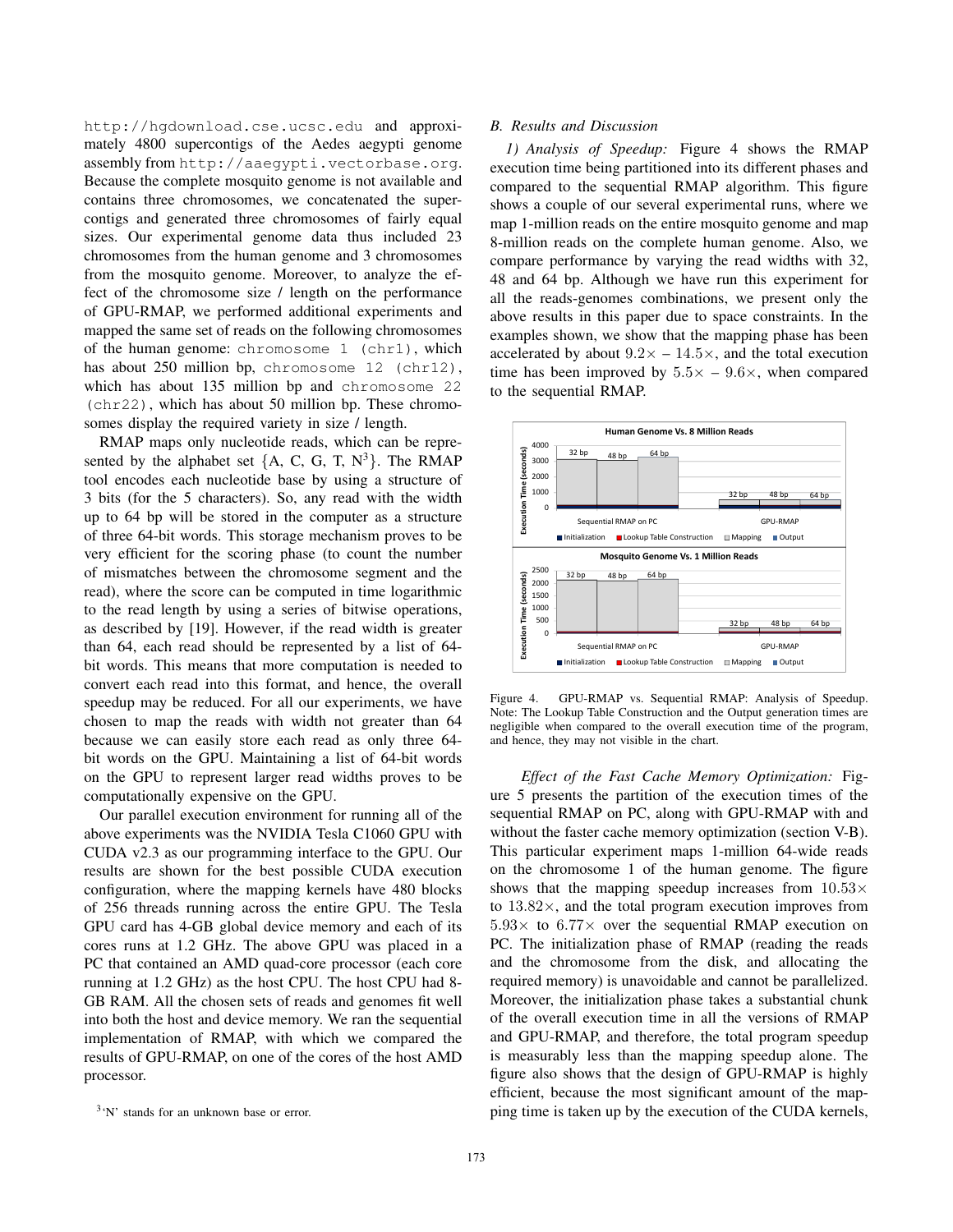

Figure 5. Code Profile of GPU-RMAP: Effect of Fast Cache Memory Optimization (chromosome 1 Vs. 1 million 64-wide Reads).

while the GPU memory initialization, GPU-to-CPU memory transfers, and the miscellaneous post-processing phases are quite negligible.

*2) Effect of Read Width:* All the charts in the Figure 6 show the impact of the read width on the mapping phase and the overall execution speedup of GPU-RMAP. The speedup values do *not* change when the width of the reads changes because the computational overhead for scoring the chromosome segments against the reads will be not change if the read width is  $< 64$  bp. If we had used larger-sized reads, then we could expect a decrease in performance because of the more complicated storage overhead, as explained in Section VI-A. However, since the reads generated by the modern sequencing instruments are very short (typically 25- 100 bases each), we believe that the above limitation is a reasonable one.

*3) Effect of Chromosome Size:* Figure 6a shows the impact of the chromosome size on the mapping speedup of GPU-RMAP. The speedup remains almost the same for all the chromosome sizes but is less for chr22 (smallest in size) and the entire human genome (largest in size). The chr22 is very small to keep all the GPU threads busy, i.e., GPU resources are wasted when trying to map smaller chromosomes. On the other hand, the entire human genome contains several chromosomes. The additional overhead of repeatedly moving different chromosomes to and from the GPU device memory thwarts the performance of GPU-RMAP when we map the reads against the whole human genome.

*4) Effect of Number of Reads:* Figures 6b and 6c show the impact of the number of reads on the mapping speedup of GPU-RMAP on the complete human genome and the mosquito genome, respectively. While the execution time increases for larger number of reads (data not shown for brevity), the speedup factor decreases for larger number of reads. This means that when the number of reads increases, the table lookup time (binary search) in the GPU-RMAP code increases *at a higher rate* than the table lookup time (hashing) in the sequential RMAP code. While the above results may indicate that the binary search implementation on the GPU is a potential bottleneck for larger sets of input data, GPU-RMAP (using binary search) shows speedups of up to  $14.5\times$  over the sequential RMAP implementation (using hashing) on a PC.

## VII. CONCLUSIONS

In this paper, we accelerated an extremely popular shortread mapping application called RMAP onto the GPU. To demonstrate how we achieved up to  $14.5\times$  mapping speedup and  $9.6 \times$  total program execution speedup over the sequential RMAP implementation on a traditional PC, we presented a detailed design of GPU-RMAP, along with an efficient fast cache memory optimization.

We then performed a detailed experimental analysis by mapping millions of reads of different widths on the mosquito and the human genomes. We discussed in detail about the effects of various input parameters on the performance, like the read width, genome size, and number of reads. Next, we presented and discussed the profiled code and the speedups achieved by the different phases of the GPU-RMAP algorithm and show that our design decisions are very efficient. In addition, we presented our idea of dividing the RMAP algorithm into two stages to avoid the classic race condition problem, so that correctness is ensured. We also show that despite using the conventionally *slower* binary search algorithm, GPU-RMAP out-performs the sequential RMAP implementation, which uses the *faster* hashing technique on a PC.

As future work, we would like to develop detailed performance models for the GPUs and evaluate the actual performance of GPU-RMAP against the model. We also hope to implement other sequence search or sequence alignment algorithms that use hashing as a core computational component (e.g., BLAST) on the GPU and evaluate them against the techniques used in GPU-RMAP.

#### ACKNOWLEDGMENTS

We would like to thank Heshan Lin for the inception of this project, the immense technical support in the project's initial design stages, and the detailed feedback on this manuscript. This work is supported in part by NSF grants IIP-0804155 and IIS-0710945 and an NVIDIA Professor Partnership Award.

#### **REFERENCES**

[1] D. Bozdag, C. C. Barbacioru, and U. V. Catalyurek, "Parallel Short Sequence Mapping for High Throughput Genome Sequencing," in *IPDPS '09: Proceedings of the 2009 IEEE International Symposium on Parallel&Distributed Processing*. Washington, DC, USA: IEEE Computer Society, 2009, pp. 1–10.